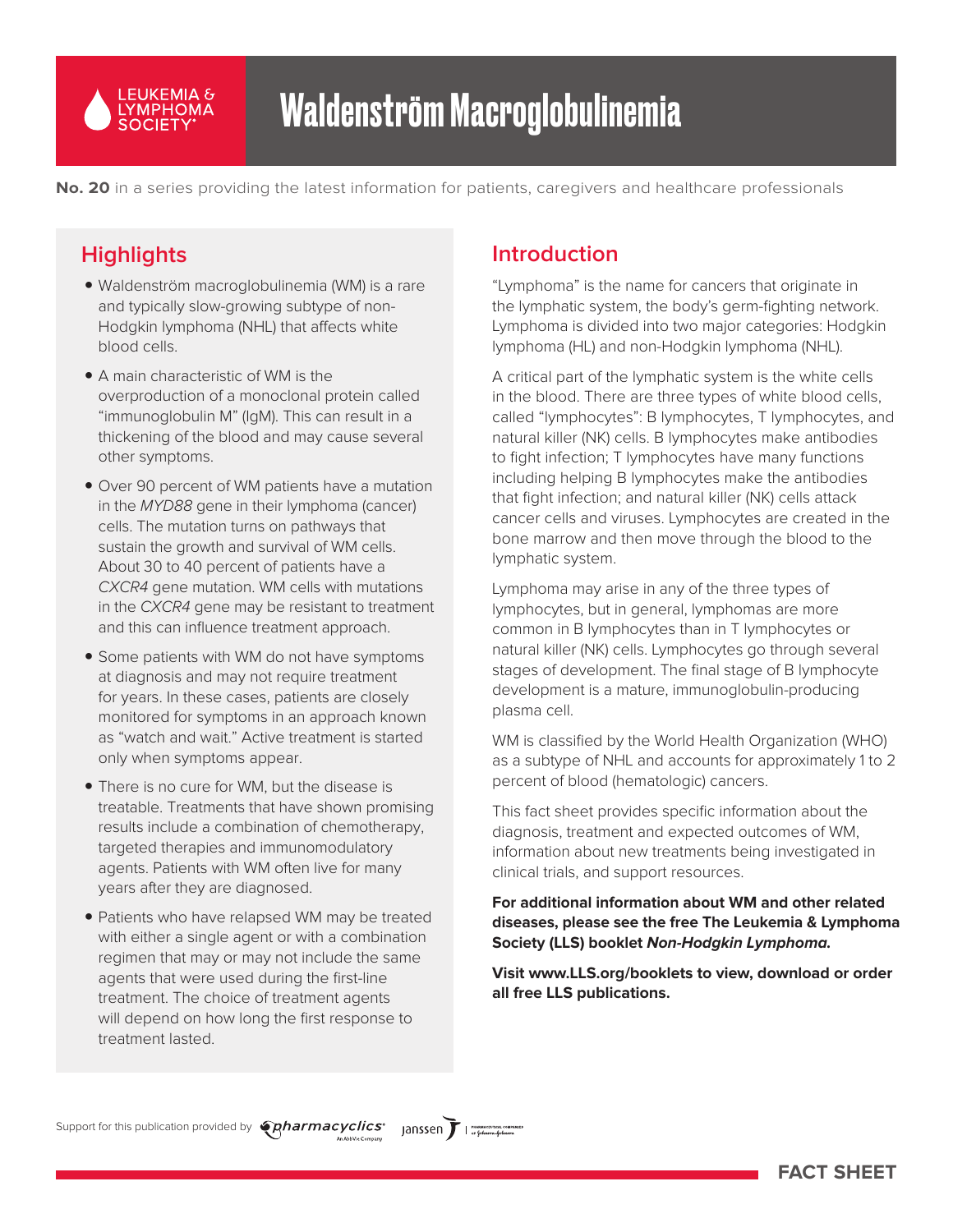Waldenström macroglobulinemia (WM) is a cancer of the B lymphocytes in the bone marrow. B lymphocytes are a type of white blood cell, and their normal function is to fight infections in the immune system.

These B cells and their more mature forms (plasma cells and memory B cells) produce five different classes of antibodies, also known as immunoglobulins: IgG, IgM, IgA, IgD and IgE. These antibodies are used by the immune system to identify and fight "intruders" such as bacteria and viruses. Under normal conditions, there are many different types of B lymphocytes, each type responsible for producing its own class of antibodies. In WM, however, there is an abnormal growth (caused by certain mutations) of one particular B lymphocyte (a "clone"), which is responsible for producing IgM antibodies. These B lymphocyte clones, like all cancer cells, start crowding out the many different other types of healthy blood cells.

As a result, there are too many of the same kind of B lymphocytes in the bone marrow (along with the same kind of IgM immunoglobulin or macroglobulin produced by these cells), and not enough of the other types of healthy cells.

Crowding out the healthy cells in the marrow leads to low levels of red blood cells (called anemia), which can make people feel tired and weak. It can also cause low numbers of white blood cells, making it hard for the body to fight infection. The numbers of platelets (cells that help blood to clot) in the blood can also drop, leading to increased bleeding and bruising.

The WM cells only produce one type of antibody (IgM), called a monoclonal protein, or simply an "M protein." The buildup of this M protein in the body can lead to many of the symptoms of WM, including excess bleeding, problems with vision, and nervous system problems.

#### **Lymphoplasmacytic Lymphoma**

Lymphoplasmacytic lymphoma (LPL) is a slow-growing type of NHL. It is usually found in the bone marrow but could also be present in the lymph nodes or spleen. Lymphoplasmacytic lymphoma cells can secrete immunoglobulins. It is when a monoclonal IgM protein is identified in the blood, along with LPL in the bone marrow, that the disease is referred to as WM.

#### **Incidence, Causes and Risk Factors**

Waldenström macroglobulinemia (WM) is a rare kind of non-Hodgkin lymphoma (NHL). It has an incidence rate of about 3 cases per million people per year in the United States. About 1 to 2 percent of all B cell lymphomas—1,000 to 1,500 people—are diagnosed with WM each year.

There is no known way to prevent WM, nor have exact causes been determined. However, certain risk factors may play a role in the development of WM. A risk factor is anything that increases a person's chance of developing a disease.

The following factors may raise a person's risk of developing WM (even though most people with these risk factors will never develop the disease):

- Age—the risk of WM increases with age. The median age at diagnosis is 71 years.
- Sex-the incidence of WM appears to be higher in males than in females.
- Race—WM incidence is highest among whites and is rare in other population groups. The incidence of WM may also be higher for individuals of Ashkenazi Jewish descent.
- History of disease—MGUS (monoclonal gammopathy of undetermined significance) is an abnormality of antibody-producing cells that is related to WM and another B-cell blood cancer called "myeloma." In most cases, MGUS does not cause health problems, but up to 25 percent of people with IgM MGUS develop WM, another type of NHL, or myeloma. **See the free LLS publication Monoclonal Gammopathy of Undetermined Significance (MGUS) and the book Myeloma for more information.**
- Heredity—genetic factors appear to play a role in WM onset, with studies showing a small percentage of patients (4.3 percent) having a first- or second-degree relative who has WM or another type of B-cell disorder
- $\bullet$  Environmental factors—the role of the environment in WM onset is unknown. However, the United States Department of Veterans Affairs has listed non-Hodgkin lymphoma (NHL) as a cancer associated with Agent Orange. For more information, see We're Here to Help on page 14.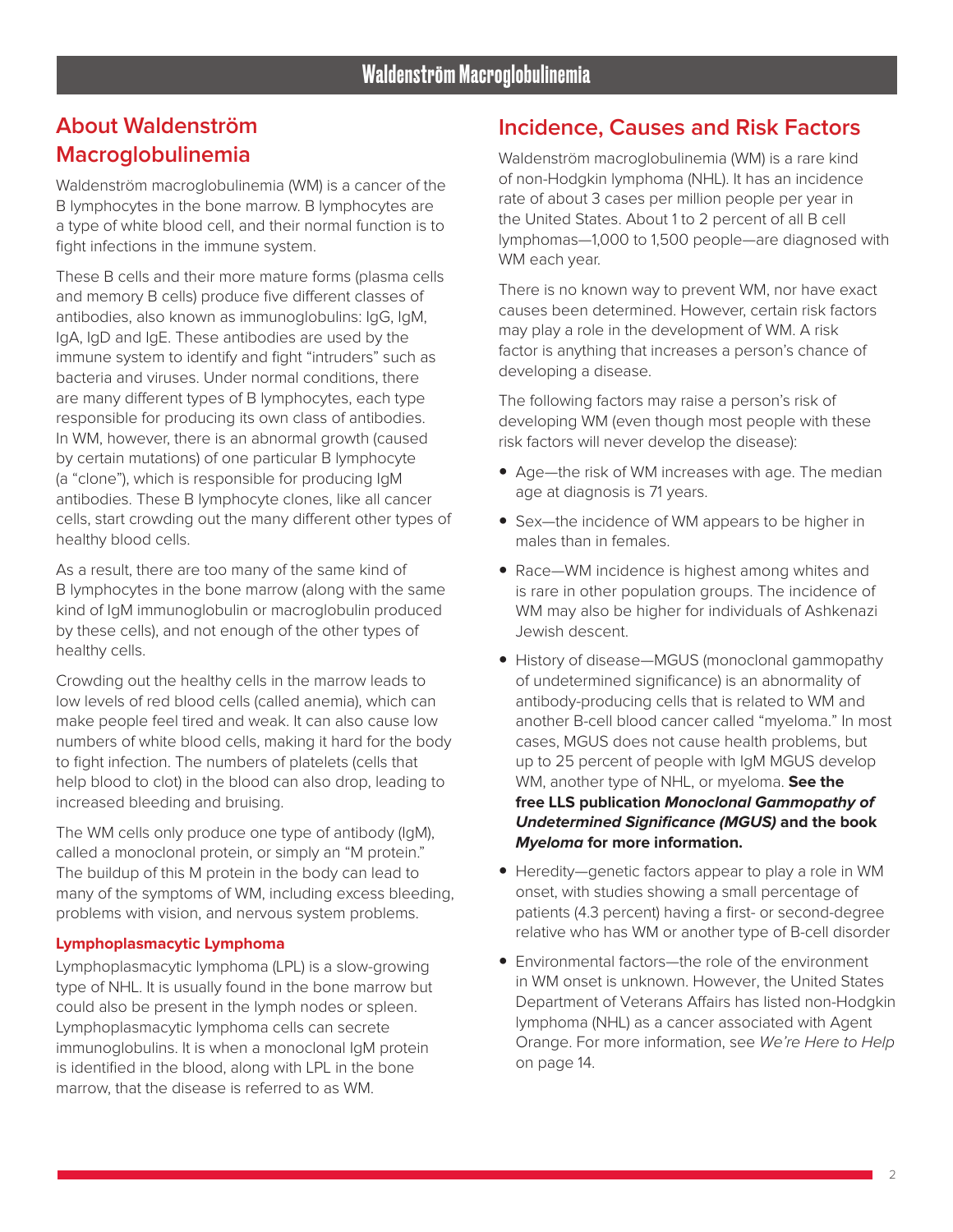# **Signs, Symptoms and Complications**

At least 25 percent of people with WM have no symptoms (called "asymptomatic"). For these patients, the cancer is diagnosed when it shows up in blood test results that are commonly ordered as part of a routine physical examination. Over time, patients are likely to develop complications from WM.

Some patients have signs (a change in the body that the doctor sees in an exam or a test result) and symptoms (a change in the body that the patient can see or feel) that may be like those of people with other types of non-Hodgkin lymphoma (NHL). The symptoms of WM are usually associated with the effects of:

- The WM cells in the marrow
- Monoclonal immunoglobulin M (IgM) in the blood

The most common early symptoms of WM are:

- Fatigue
- Weakness due to anemia

Other common signs and symptoms include:

- Fever
- Night sweats
- Weight loss
- Enlarged lymph nodes
- Enlarged spleen and liver
- Headaches
- Nosebleeds
- Slow, progressive reduction in kidney function (but acute kidney failure is rare)

**Disorders Caused by Monoclonal IgM.** In some but not all patients, monoclonal IgM may be present in the blood and tissues and may cause disorders such as those listed below.

**Hyperviscosity Syndrome.** This syndrome is caused by the accumulation of high amounts of IgM proteins in the blood. Viscosity means thickness; hyperviscosity is a condition in which blood can't flow freely through your arteries. The buildup of the IgM proteins thickens the blood, eventually impairing blood flow, especially in the smallest blood vessels. The resulting poor blood circulation to the brain can lead to problems like those of a stroke, including slurred speech and/or weakness on one side of the body. The impaired blood flow can also cause changes in eyesight (due to retinal bleeding), headache, and unexplained bleeding from the nose and gums; it may also strain the heart and cause congestive

heart failure. Hyperviscosity syndrome occurs in about 10 to 30 percent of WM patients.

Symptoms of hyperviscosity are rare in patients with an IgM concentration of less than 4,000 mg/dL. Untreated, long-standing hyperviscosity syndrome can cause lifethreatening complications. Testing for hyperviscosity syndrome involves measurements of serum and/or plasma viscosity. Centipoise (cP) is the standard measuring unit. Normal serum viscosity is between 1.4 and 1.8 cP. Typically, symptoms of hyperviscosity syndrome develop when the patient's serum viscosity is elevated, exceeding 4 cP. Patients need to be tested periodically for evidence of hyperviscosity syndrome progression. Treatment includes plasmapheresis (see page 4).

**Amyloidosis.** An insoluble protein called amyloid can accumulate in organs such as the heart or kidneys, causing damage. If amyloid builds up in the heart muscle, it can make the heart weaker. In WM, this condition, called "amyloidosis," is usually caused by fragments of light chains produced by the LPL (lymphoplasmacytic lymphoma) cells.

**Cold Agglutinin Disease.** Monoclonal IgM destroys red blood cells when the patient is exposed to cold temperatures. Cold agglutinin is a breakdown of red blood cells, a type of red blood cell anemia. Less than 10 percent of WM patients experience this condition.

**Cryoglobulinemia.** Some people with WM develop cold-sensitive antibodies called cryoglobulins ("cryo" means cold). The blood becomes thick and gel-like when exposed to cold temperatures, causing circulatory problems in body areas exposed directly to the cold, such as fingertips, ears, the nose, or toes. Exposed areas may turn blue or black and be painful. Up to 20 percent of patients with WM may develop this condition, although fewer than 5 percent of patients exhibit symptoms. The presence of cryoglobulins in the blood can interfere with blood IgM level measurements, causing the level of IgM to appear lower than it actually is. When low IgM is found, it may be necessary to retest the blood IgM level; it is recommended that future IgM measurements be done under warmer conditions.

#### **Raynaud's Syndrome (also called "Raynaud**

**phenomenon").** This syndrome is associated with both cold agglutinin disease and cryoglobulinemia. This syndrome is characterized by signs of poor red blood cell circulation in the blood vessels near the nose, ears, fingers and toes in response to cold temperatures.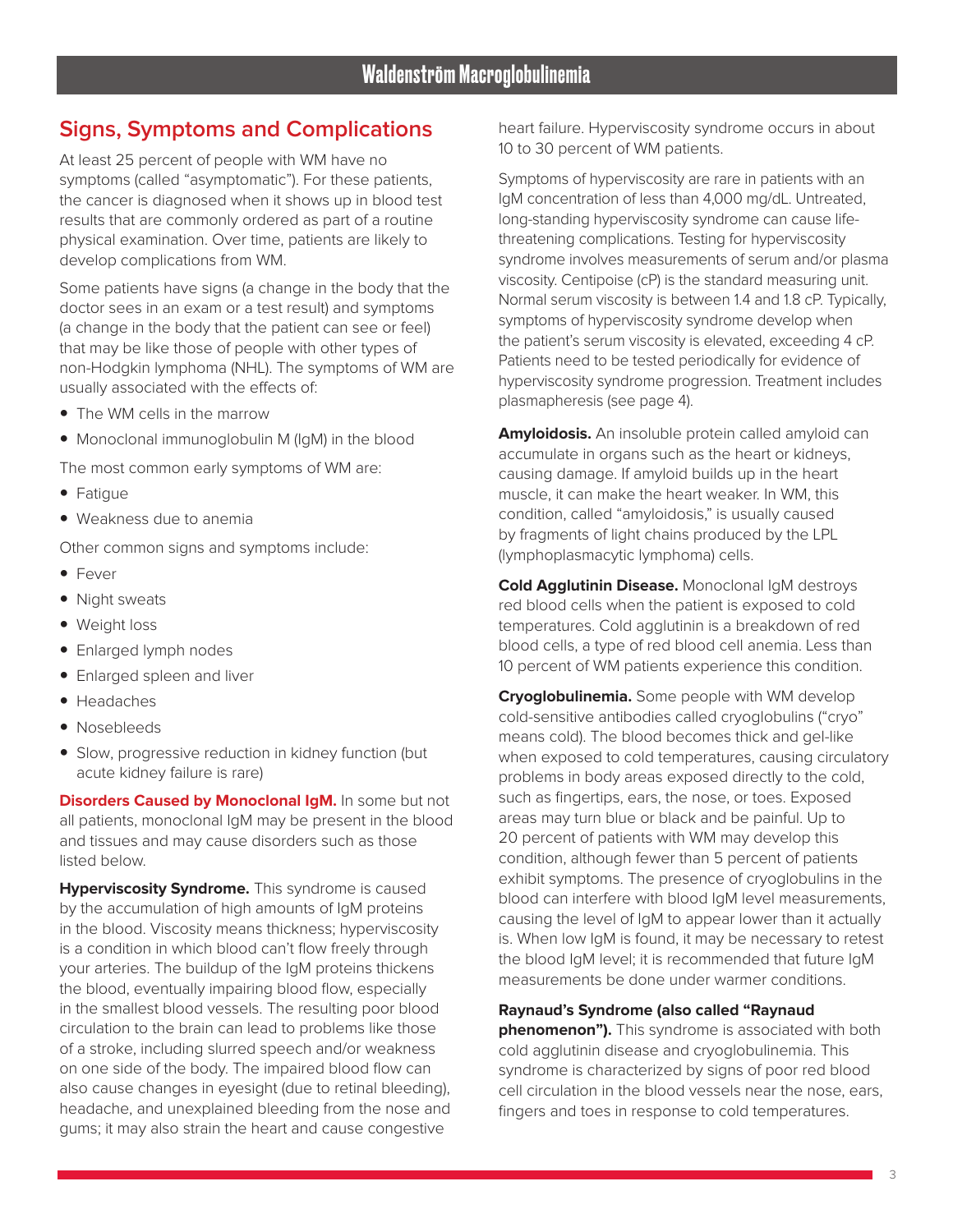Features of Raynaud's syndrome include feelings of cold, numbness, tingling, discoloration of the affected areas, and pain in the hands and feet in cool temperatures.

**Peripheral Neuropathy.** Sometimes the immune system makes antibodies that attack a person's own nerves, which leads to neuropathy. Antibodies that attack a person's own body are called "autoantibodies." Two examples of autoantibodies associated with neuropathy in WM are called "anti-MAG" and "anti-GM1." Autoantibodies can cause damage to peripheral nerves, resulting in pain and tingling ("pins and needles") and numbness in the feet, legs and hands. Levels can be measured with a blood test.

**Bing-Neel Syndrome (BNS).** This rare WM complication occurs when WM cells gain access to the central nervous system (CNS). The buildup of malignant cells in the CNS can cause headaches, weakness, nausea, vomiting and neurological deficits such as memory loss and seizures. Bing-Neel Syndrome (BNS) is seen in about 1 percent of patients. Treatment requires medications that can penetrate the CNS like **fludarabine, methotrexate** and **cytarabine**. The Bruton's tyrosine kinase (BTK) inhibitor **ibrutinib (Imbruvica®)** may also be effective in treating patients with WM and BNS (see page 7).

**Supportive Therapy Options.** The treatments listed below may help relieve some of the symptoms, complications, and problems associated with WM.

**Plasmapheresis.** Plasmapheresis reduces blood viscosity. It uses a machine that separates the liquid part of the blood called the "plasma" (which contains the abnormal IgM protein) from the blood cells. The blood cells are then returned to the patient, while the plasma, which contains the antibodies, is discarded and replaced with other fluids. Medication to keep the blood from clotting (called an "anticoagulant") is given through the patient's vein during the procedure. Treatment with plasmapheresis alone may be indicated if hyperviscosity is the patient's only symptom. In some cases, plasmapheresis is used when a patient's WM is not controlled by chemotherapy, biological therapy or other treatments. People without symptoms of hyperviscosity but with a very high level of IgM (4,000 mg/dL or higher) may benefit from treatment with plasmapheresis before receiving drug therapy, especially if systemic therapy that includes **rituximab (Rituxan®)** is planned. Rituximab can cause a temporary increase in IgM, leading to hyperviscosity and potentially serious side effects, a phenomenon called "IgM flare."

Plasmapheresis may also be indicated for patients who have symptoms caused by IgM-related peripheral neuropathy. A course of 2 to 3 months of weekly plasmapheresis may be required before there is an improvement in symptoms.

**Red Blood Cell Transfusions.** Transfusions use cells donated by healthy volunteers to help replace red blood cells, platelets and other blood components. Red blood cell transfusions can be used to help a patient who has developed anemia. However, if patients have hyperviscosity syndrome, they may also have reduced capillary blood flow following transfusions. Patients should not have blood transfusions until treatment for hyperviscosity has been started to reduce high serum IgM levels.

**Splenectomy.** Rarely, WM patients require the surgical removal of the spleen ("splenectomy"). Splenectomy is indicated in some patients with WM who have painful enlargement of the spleen and for whom drug therapy is not helpful. Splenectomy may also benefit individuals who have an enlarged spleen and/or who develop severely low blood counts.

### **Common Genetic Mutations**

Scientists have recently made progress in understanding how certain changes in DNA (deoxyribonucleic acid) can cause normal lymphocytes to become lymphoma (cancer) cells. Scientists are also beginning to understand how changes in the DNA of some lymphoma cells cause them to produce high levels of IgM, a key cause of many symptoms of WM. The following gene mutations are associated with WM, and may affect treatment planning:

- MYD88 L265P-In WM, the most common mutation occurs in the MYD88 L265P gene. Over 90 percent of patients carry this mutation in their WM cells. A mutation in MYD88 L265P turns on (stimulates) growth and survival pathways for the cancer, including Bruton tyrosine kinase (BTK) (see page 7); BTK is the target of **ibrutinib (Imbruvica®).**
- CXCR4-About 30 to 40 percent of WM patients carry a mutation called CXCR4, a gene that turns on (stimulates) growth and survival pathways for the cancer. More than 40 types of CXCR4 mutations can be found in patients with WM. Patients with "nonsense mutations" of CXCR4 can have higher serum IgM levels and bone marrow involvement. ("Nonsense mutations" are mutations that cause part of the protein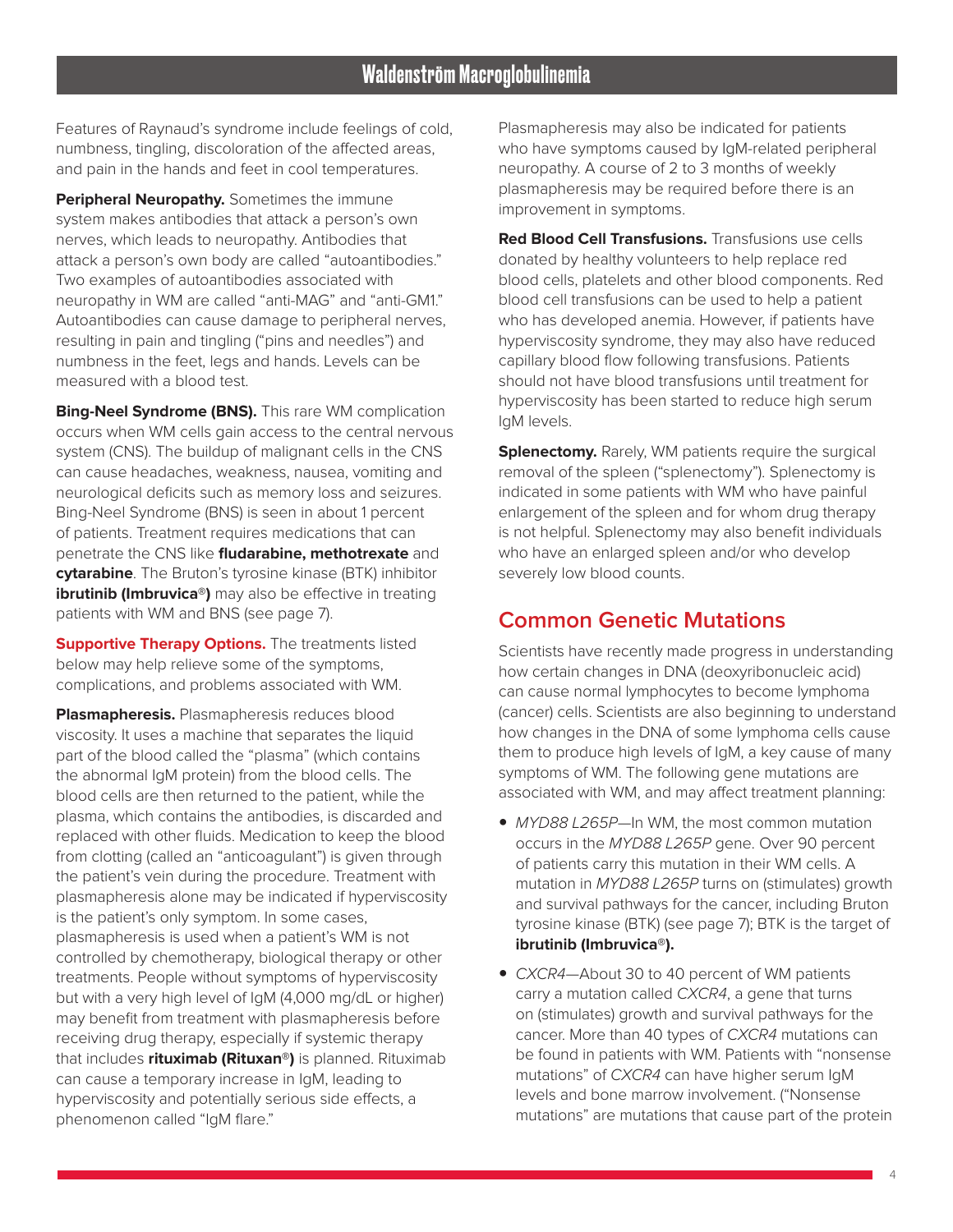to be cut off, creating a shorter CXCR4 protein that lacks the segment that allows it to shut off.) WM cells with mutations of the CXCR4 gene show resistance to **ibrutinib.**

The impact of MYD88 and CXCR4 mutations on treatment outcome has been studied in several clinical trials. Patients who have the MYD88 mutation but do not have the CXCR4 mutations have the best outcomes with ibrutinib therapy. People with both MYD88 and CXCR4 mutations may experience a delay of 4 to 5 months in obtaining a major response to treatment with **ibrutinib.** 

• ARID1A—This is the third most common mutation in WM patients, occurring in 17 percent of all cases. Patients who have mutations of both the ARID1A and MYD88 L265P genes, compared with patients who do not have the ARID1A gene mutation, have greater bone marrow disease involvement and lower hemoglobin values and platelet counts.

New treatment approaches for WM under investigation include drugs targeting these genes and mutations.

### **Diagnosis**

Waldenström macroglobulinemia (WM) may be suspected if blood test results show low blood counts or unusually high protein levels. To establish a diagnosis of WM, a patient's doctor will order blood, bone marrow and other tests to determine:

- The presence and amount of IgM monoclonal protein
- The presence of lymphoplasmacytic (LPL) cells in the bone marrow

#### **Tests doctors use to diagnose WM include:**

**Serum Protein Electrophoresis (SPEP).** This test is used to identify the presence of abnormal proteins, to identify the absence of normal proteins, and to determine increases and decreases of different groups of proteins in the blood. This test is typically ordered to identify an excessive production of immunoglobulins.

The amounts of all five types of immunoglobulins (IgG, IgA, IgM, IgE and IgD) are measured by this test. An excessive production of a monoclonal immunoglobulin may be shown on laboratory results as a spike on a graph. Generally, IgM protein levels greater than 3 grams per deciliter (g/dL) are an indication of WM.

**Serum Viscosity.** This test measures the thickness of the blood. High levels of IgM cause the blood to thicken, leading to abnormal blood flow. Most patients with WM

have an elevated serum viscosity level, higher than 1.8 cP (centipoise). Typically, patients become symptomatic at levels over 4.0 cP. For some patients, even a 3.0 cP viscosity level may cause changes in the retina of the eye(s) and bleeding that requires medical treatment.

**Other Blood Tests.** These tests may include checking blood counts and levels of microglobulin and immunoglobulins, and may result in the following findings:

- **Hemoglobin / Hematocrit**—Anemia (a decrease in red blood cells) is present in most patients at diagnosis of WM. Hemoglobin and hematocrit levels (measures of the concentration of red cells in the blood) are often low; however, the absolute quantities may be normal or near-normal because there is an increase in plasma (the fluid portion of the blood).
- **White Blood Cells**—A reduction in the total white blood cell count (a condition called "leukopenia") may be present at diagnosis. However, the number of lymphocytes (a type of white cell) is usually increased.
- **Beta-2 Microglobulin (B2M)**—Many patients have an elevated serum B2M level at diagnosis. This protein is found on the surface of many cells including lymphocytes; the level is a marker of how much cancer is in the body, called "tumor burden." The B2M level is also elevated in patients who have abnormal kidney function.
- **Lactate Dehydrogenase (LD or LDH)**—LDH is an enzyme found in the blood and other body tissues. An increased amount in the blood may be a sign of tissue damage and some types of cancers. Some WM patients have an elevated serum LDH level.
- **Immunoglobulins**—There may be a decrease in the number of uninvolved immunoglobulins (IgG, IgA, IgD and IgE) as well as an increase of IgM.

**Bone Marrow Aspiration and Biopsy.** The symptoms of WM can also be caused by noncancerous problems such as infections, or by other types of cancer, so a diagnosis of WM can only be confirmed by performing bone marrow tests. During a bone marrow aspiration and biopsy, a small amount of fluid (aspiration) and a small portion of bone (for biopsy) from the bone marrow are removed from the patient. These are examined under a microscope by a pathologist to see if lymphoma cells are present, to quantify the amount of the lymphoma, and for special testing such as cytogenetics or molecular testing. These marrow tests can be done at the doctor's office or at the hospital, and the patient can return home soon after the procedure is completed.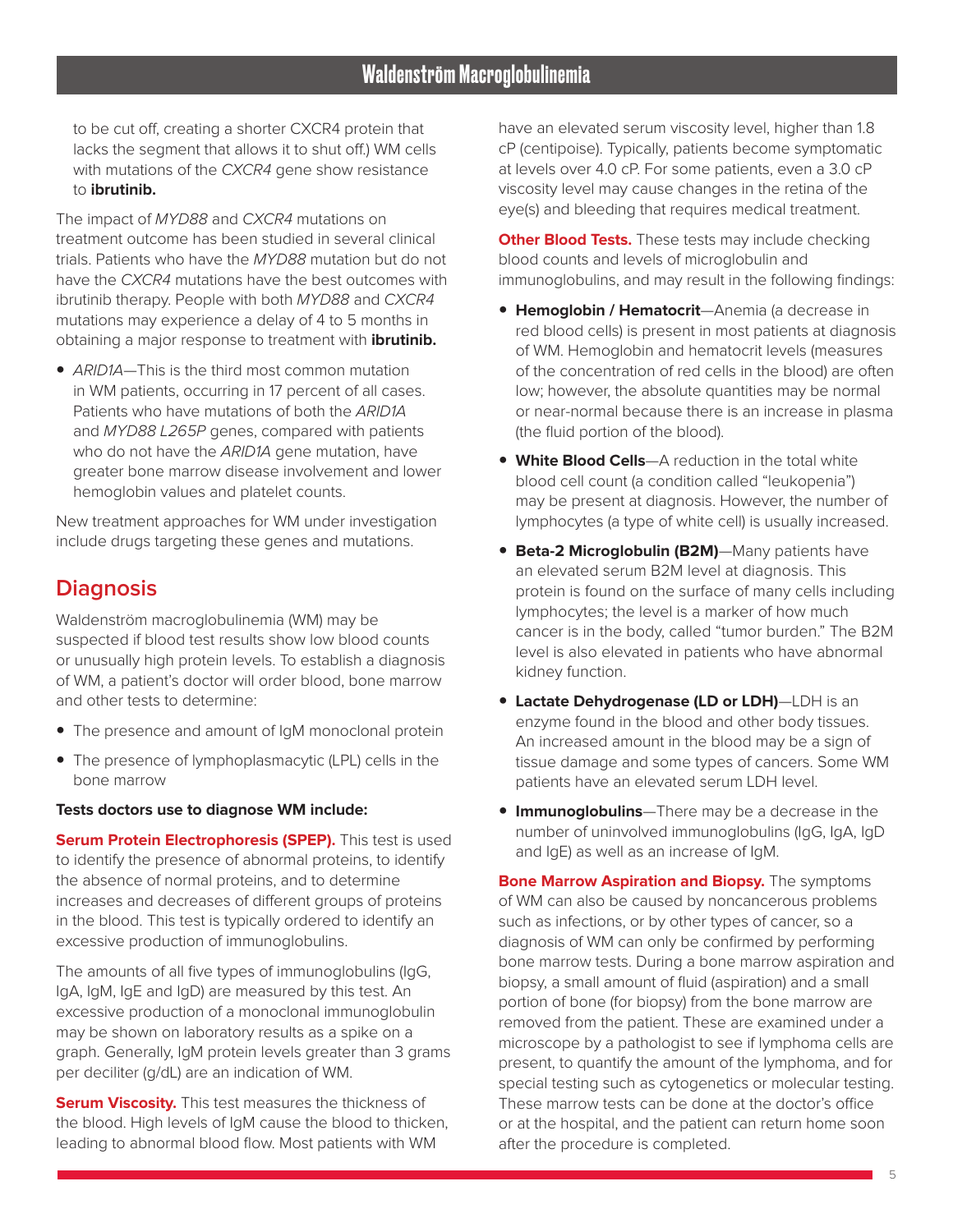**Lymph Node Biopsy.** Rarely, a lymph node biopsy, in which tissue is removed from a lymph node, may be used to diagnose WM, although lymph node biopsy is more useful for diagnosing other types of lymphoma.

**Other Laboratory Tests.** The following tests are also used in the diagnosis of WM.

- **Immunophenotyping**—This is a method used to identify a specific type of cell in a sample of blood or marrow cells to determine if the abnormal lymphocytes are B cells or T cells. Abnormal B lymphocytes are associated with WM and are characterized by the cell markers CD19, CD20, CD22, CD79, and antibody FMC7. The term "cluster of differentiation" (CD) is used to identify an antigen on the surface of the cell. Expressions of CD5, CD10 and CD23 may be found in 10 to 20 percent of WM cases.
- **Flow Cytometry**—In this test, cell properties are measured using a light-sensitive dye and a laser beam or other specialized light. The test is often used to look at markers on the surface of a large number of cells or inside the lymphocytes. Flow cytometry has become increasingly important in helping doctors determine a patient's exact type of lymphoma.
- **Allele-Specific PCR (AS-PCR)**—This is a type of polymerase chain reaction (PCR) test used to detect variations in a specific location of a gene. The National Comprehensive Cancer Network® (NCCN) Clinical Practice Guidelines recommend AS-PCR for the MYD88 L265P mutation as an essential test to differentiate WM from lymphoplasmacytic lymphoma (LPL) and other B-cell lymphomas.
- **Urine Tests**—IgM can accumulate in both urine and blood. The patient's doctor may order:
	- o An analysis of urine collected over 24 hours to detect elevated levels of protein in the urine.
	- o A urine protein electrophoresis (UPEP) test to detect and identify excessive production of immunoglobulins in a urine sample.
	- o A urine immunofixation electrophoresis (UIFE) test to identify the type of M protein being produced by myeloma cells.
- **Liver Function Tests**—Patients with WM, especially those affected by cryoglobulinemia, may have an underlying hepatitis C infection. In addition, if the patient has received **rituximab (Rituxan®),** it can activate the hepatitis B virus. Therefore, liver function

tests and blood screening to identify hepatitis B or hepatitis C infection are recommended before the start of treatment.

**Eye Exam**—Hyperviscosity caused by WM can create eyesight problems such as double or blurry vision. If the level of IgM in the blood is 3.0 g/dL or higher, or if there are other symptoms of hyperviscosity, a retinal eye exam may be recommended to check for any abnormalities or bleeding.

**Imaging Tests.** Imaging tests may include computed tomography (CT or CAT) scan(s). The findings allow the doctor to evaluate the chest, abdomen, and pelvis to detect swelling of the lymph nodes and the enlargement of the liver and/or spleen. A skeletal survey (x-rays of the skeleton) can help distinguish between WM and myeloma, a similar plasma cell cancer. In contrast to myeloma, lytic bone lesions (holes in the bones where the tissue has been destroyed) are not typically seen in WM. A CT scan is usually obtained prior to treatment to look for enlarged lymph nodes (called "adenopathy"), and can be used for comparison later.

#### **See the free LLS book Understanding Lab and Imaging Tests for more information.**

### **Treatment Planning**

Every patient's medical situation is different and should be evaluated individually by a hematologist-oncologist. The specialists who treat non-Hodgkin lymphoma (NHL) often treat WM because WM is a slow-growing subtype of NHL. Before patients begin treatment, they will discuss treatment options with the doctor. One option may be a clinical trial. Like all treatment options, clinical trials have possible risks and benefits. Patients can take an active role in this decision by considering all treatment options.

Treatment plans for WM are developed for each individual patient based on several factors, including:

- The nature and extent of symptoms
- The need for more rapid disease control
- The patient's age, overall health and quality of life
- The potential need for a stem cell transplant in the future
- The patient's gene mutation profile

**See the free LLS booklet Choosing a Blood Cancer Specialist or Treatment Center for more information about choosing a doctor or a treatment center.**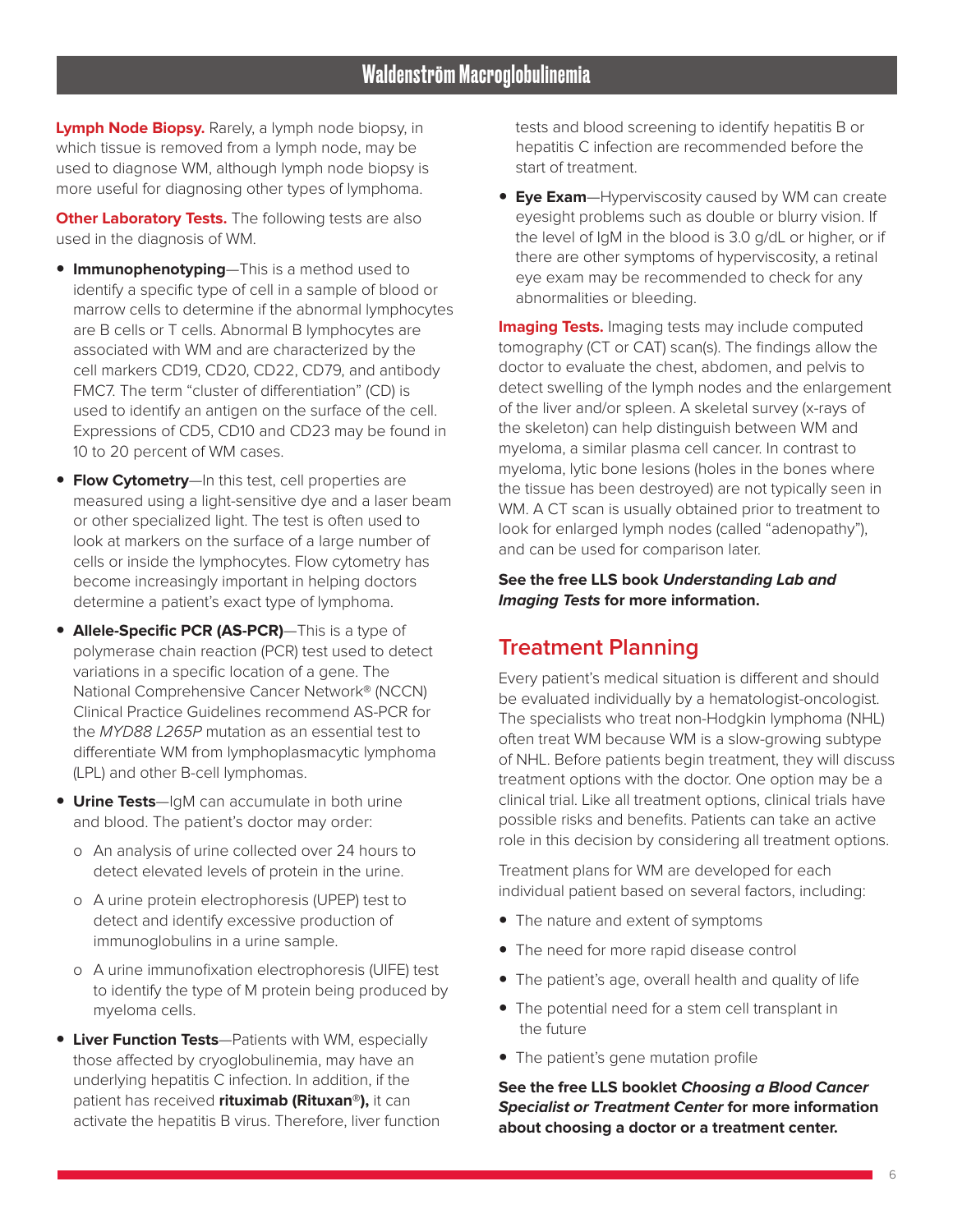### **Treatment**

Several treatment options are available to prevent or control symptoms of WM and improve the quality of life of patients. Not all newly diagnosed WM patients need immediate treatment. Of all WM patients who seek treatment, 25 percent are asymptomatic (have no symptoms) at diagnosis, and up to 50 percent of those patients may not require therapy for many years after diagnosis.

Patients who are asymptomatic are observed in an approach called "watch and wait." Active treatment for these patients only begins when symptoms develop. To date, there is no evidence that suggests treatment of asymptomatic WM patients provides any greater survival benefit than waiting for symptoms to appear and then starting treatment. Smoldering (asymptomatic, slowgrowing) WM is associated with a 12 percent per year rate of progression to symptomatic WM, amyloidosis (see page 3) or lymphoma for the first five years, followed by 2 percent progression to symptomatic WM per year thereafter.

#### **See the free LLS booklet Watch and Wait for more information.**

According to The National Comprehensive Cancer Network® (NCCN) WM guidelines, treatment should be started when patients have the following symptoms and/or certain laboratory test results indicate that prompt treatment is required:

- Low blood cell counts (hemoglobin 10g/dL or less; platelets  $\langle 100 \times 10^9 \rangle$ L)
- Symptomatic enlargement of lymph nodes and organs, such as the liver and the spleen
- Severe peripheral neuropathy due to the IgM protein
- Systemic amyloidosis with organ damage related to the IgM protein
- Hyperviscosity syndrome
- Symptomatic cryoglobulinemia
- Symptomatic cold agglutinin disease
- Renal dysfunction
- Central nervous system (CNS) involvement
- Recurrent fever, night sweats, weight loss, and/or fatigue

**Drug Therapy.** Several different therapies are effective against WM, but no single or combination standard treatment is used for all patients. Patients are advised to discuss with their doctors the most appropriate treatment for their situation. Specific treatments include drug therapy, combinations of drugs, stem cell transplantation, and involvement in clinical trials.

**Bruton Tyrosine Kinase (BTK) Inhibitor**—This class of drugs targets BTK, a protein activated by the mutation of the MYD88 L265P gene. The BTK protein sends signals that help cancerous B cells stay alive and multiply. **Ibrutinib (Imbruvica®)** is FDA-approved for the treatment of symptomatic WM patients. Ibrutinib is taken by mouth and is also approved in combination with **rituximab (Rituxan®)** for the treatment of adult patients with WM. Ibrutinib works more effectively in people with the MYD88 mutation. People with CXCR4 mutations show lower response rates and delayed responses to ibrutinib.

Ibrutinib must be taken continuously to control WM. Stopping ibrutinib suddenly can cause WM to return and to progress quickly. Side effects associated with stopping ibrutinib include fever, body aches, night sweats, headaches, chills and an increase in blood IgM concentration. These symptoms and side effects improve rapidly after restarting ibrutinib.

Another BTK inhibitor that is FDA-approved for the treatment of adult patients with WM is **zanubrutinib (Brukinsa®)**. Zanubrutinib is taken by mouth and can be taken with or without food.

**Monoclonal Antibodies**—Biological therapies are targeted therapies directed at specific proteins.

**• Rituximab (Rituxan®)** targets CD20, a protein found on the surface of B cells, including WM cells. Rituximab is approved by the FDA for use, either alone or in combination with other medications (including ibrutinib), to treat certain types of non-Hodgkin lymphoma (NHL). Rituximab is also considered an effective choice for treating patients who have IgM-related neuropathies. Rituximab is administered intravenously (IV) or subcutaneously. Medication may be given before administration to prevent an allergic reaction.

Rituximab, when used as a single agent or in a combination, is associated with the risk of an IgM flare or "spike" for many patients. This means that when treatment with rituximab is started, there is a temporary rise in the serum level of IgM by 25 percent or more, which can produce hyperviscosity,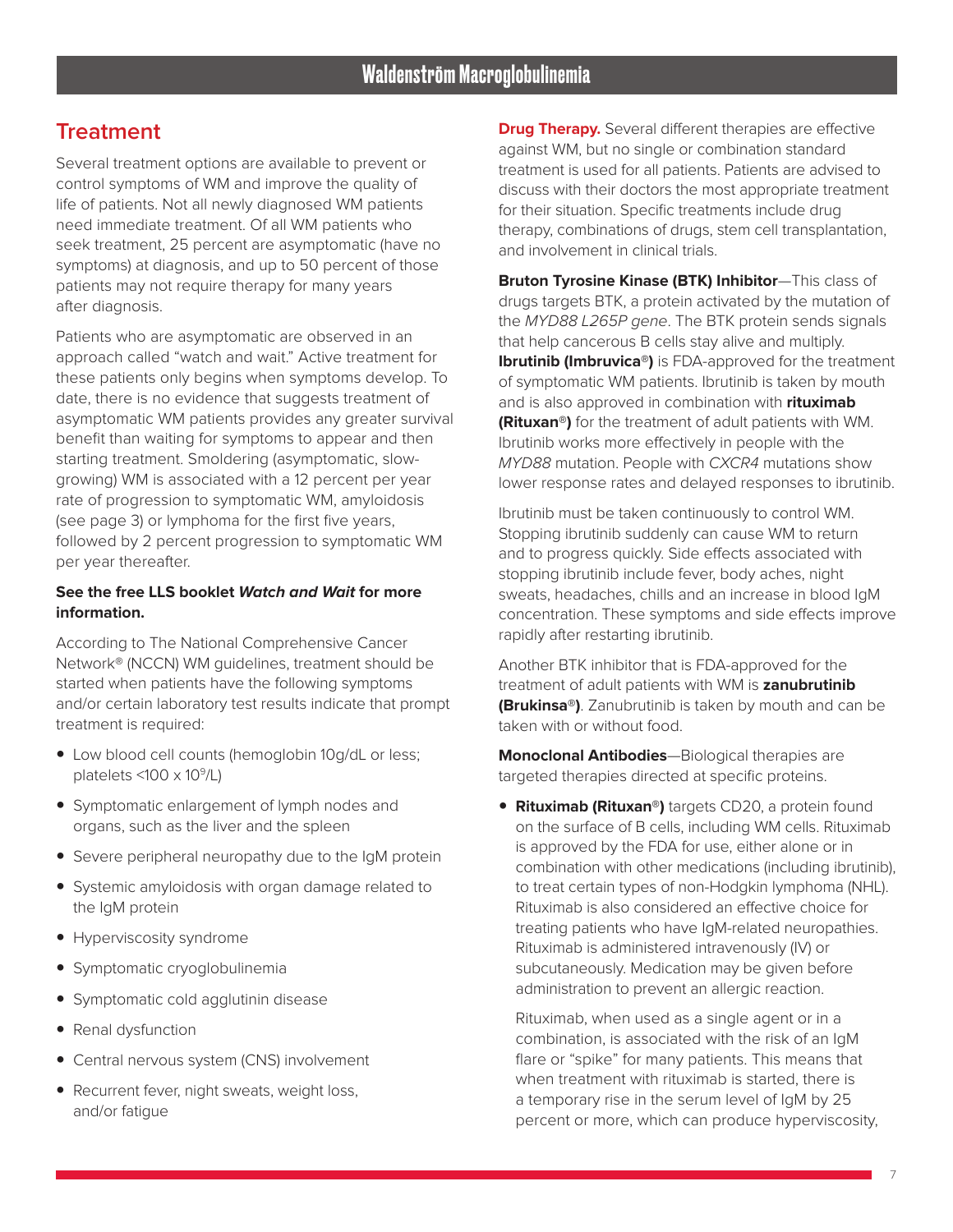requiring urgent plasmapheresis therapy. Some WM patients may need plasmapheresis before starting treatment with rituximab to reduce the risk of symptomatic hyperviscosity.

**• Ofatumumab (Arzerra®)** targets the CD20 protein and is administered intravenously (IV). Ofatumumab is recommended as an alternative for patients who are intolerant of rituximab. Ofatumumab can also cause an IgM flare so patients need to be monitored for symptoms of hyperviscosity. If the IgM levels stay high while taking this medication, plasmapheresis may be needed to counteract the effects of IgM flare and prevent or reduce hyperviscosity. Ofatumumab is being studied in clinical trials.

**Alkylating Agents**—These drugs directly damage the DNA (deoxyribonucleic acid) of cells. People who are candidates for stem cell transplantation should not be treated with alkylating agents—except for cyclophosphamide—because these drugs are likely to decrease the production of functioning red blood cells, white blood cells and platelets. In addition, alkylating agents may increase the incidence of disease transformation and the development of myelodysplastic syndromes (in which the bone marrow does not effectively produce blood cells), and also increase the incidence of acute myeloid leukemia (AML) in patients with WM.

- **Chlorambucil (Leukeran®)** is taken by mouth
- **Cyclophosphamide (Cytoxan®)** can be taken by mouth or intravenously (IV)
- **Bendamustine hydrochloride (Bendeka®),** given IV, is indicated for treatment of patients with indolent (slow-growing) B-cell NHL that has progressed either during or within 6 months of treatment with rituximab (Rituxan®) or a rituximab-containing regimen (WM is a subtype of NHL).

**Antimetabolites or Nucleoside Analogues**—This category of drugs includes **pentostatin (Nipent®), fludarabine (Fludara®)** and **cladribine (Leustatin®).**  These medications are administered by IV injection or infusion. Pentostatin has been found to be effective for patients who are candidates for high-dose chemotherapy with autologous stem cell transplantation. These patients should not be treated with fludarabine or cladribine until an adequate number of stem cells has been collected. In addition, one study found that nucleoside analogue-based combinations may be associated with an increased risk of disease transformation or

myelodysplastic syndromes; as a result, these agents are rarely used now.

**Corticosteroids**—Corticosteroids are drugs that are often used to relieve inflammation, but they are also toxic to lymphoma cells. Corticosteroids are often part of chemotherapy regimens. **Dexamethasone** can be administered by mouth or intravenously (IV) and **prednisone** is taken by mouth. Both medications can be useful in the treatment of WM, especially in patients who have extremely low blood cell counts but who are not candidates for treatment with drugs that affect normal blood cell production. Corticosteroids also help decrease the side effects of nausea and vomiting caused by many chemotherapy agents.

**Immunomodulators**—These agents modify different parts of the immune system. **Lenalidomide (Revlimid®)**  and **thalidomide (Thalomid®)** are examples of immunomodulating drugs, taken by mouth, that have been shown to be effective in WM when combined with rituximab. Immunomodulators are not favored due to toxicity.

**mTOR Inhibitors**—These drugs inhibit the mTOR pathway that promotes the growth and survival of cells. **Everolimus (Affinitor®)** is a drug taken by mouth and is FDA-approved for treatment of other non-blood cancers; it has also shown responses in some patients with previously treated WM.

**Proteasome Inhibitors**—These drugs block the action of proteasomes (cellular complexes that break down proteins).

- **Bortezomib (Velcade®),** administered intravenously (IV) or by subcutaneous injection, is FDA-approved to treat patients with myeloma and patients with mantle cell lymphoma who have received at least one prior therapy. Bortezomib induces apoptosis (cell death) of primary WM lymphoplasmacytic cells. However, peripheral neuropathy is a major concern, and in people who already have neuropathy, bortezomib can make it worse.
- **Carfilzomib (Kyprolis®),** which has a low risk for neuropathy, has shown to be effective in treating WM patients when used in combination with rituximab and dexamethasone. Carfilzomib is administered intravenously (IV) and is approved by the FDA for the treatment of previously treated myeloma patients. Bortezomib and carfilzomib can reactivate the herpes zoster (shingles) virus. To reduce this risk, patients may need to receive the shingles vaccine and take an antiviral medication called acyclovir. Carfilzomib may also cause heart and lung damage, especially in elderly patients.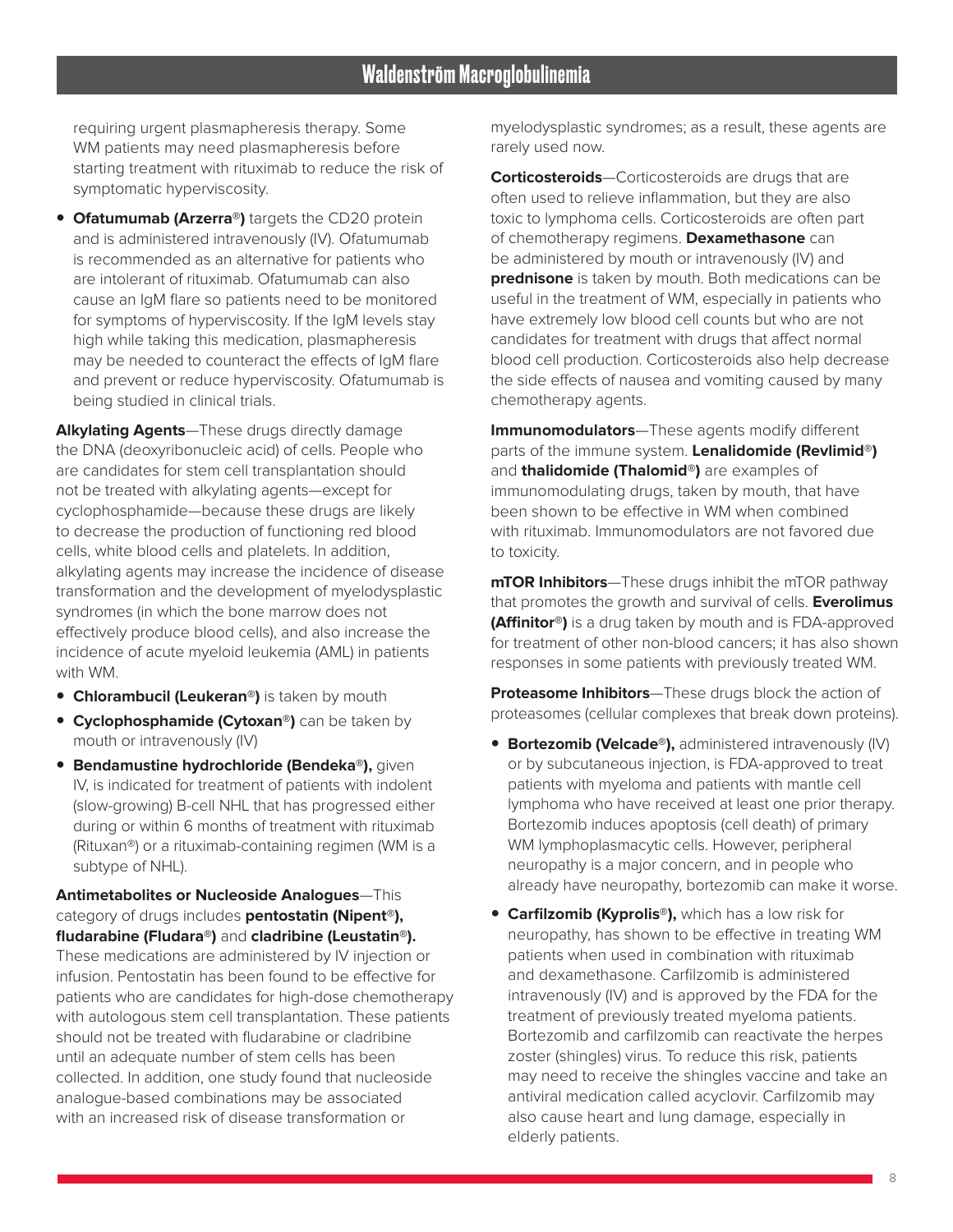**• Ixazomib (Ninlaro®),** taken by mouth, is approved by the FDA for treating myeloma patients who have received prior therapy. It has shown promising results in some studies and is currently under investigation for WM treatment.

**Combination Therapies.** Based on the positive outcomes reported in recent studies, the use of combination therapy (treatment with two or more drugs) is increasingly recommended for both previously untreated patients and for those whose disease has relapsed.

Some examples of combination therapies commonly used in the treatment of WM patients include:

- IR: Ibrutinib (Imbruvica®) and rituximab (Rituxan®)
- BDR: Bortezomib (Velcade®), dexamethasone, and rituximab
- Benda-R: Bendamustine hydrochloride (Bendeka®) and rituximab
- RCD: Rituximab, cyclophosphamide (Cytoxan®), and dexamethasone
- VR: Bortezomib (Velcade®) and rituximab
- CaRD: Carfilzomib (Kyprolis<sup>®</sup>), rituximab, and dexamethasone
- RCP: Rituximab, cyclophosphamide, and prednisone

Clinical trials are under way to determine the long-term results and side effects of combination therapy strategies in the treatment of WM.

Patients should discuss the benefits and risks of any treatment with their doctors. Alkylating agents and antimetabolite agents have been associated with certain long-term or late effects, such as transformation to a more aggressive lymphoma and/or development of a myelodysplastic syndrome or acute myeloid leukemia

#### **See the free LLS booklet Long-Term and Late Effects of Treatment in Adults for more information.**

**Response to Treatment and Disease Monitoring.** After initial treatment is over, the doctor will order tests to check treatment results. Tests may include a physical exam, plus blood and imaging tests, such as CT scans of the chest and abdomen/pelvis.

Response to treatment is based, in part, on the level of the IgM in the blood after treatment is finished. However, it is not the only factor used to determine if treatment is successful. See **Table 1** on this page for a description of the different response categories for WM treatment. According to the recommendations from the National Comprehensive Cancer Network (NCCN) panel for

#### **Table 1. Types of Response After WM Treatment**

| <b>Response</b><br><b>Type</b>   | <b>Description</b>                                                                                                                                                                   | <b>Indications</b>                                                                                         |
|----------------------------------|--------------------------------------------------------------------------------------------------------------------------------------------------------------------------------------|------------------------------------------------------------------------------------------------------------|
| <b>Complete</b><br>response      | • Normal range IgM<br>No sign of cancer in the<br>$\bullet$<br>bone marrow<br>• Lymph nodes and organs<br>return to normal size<br>No signs or symptoms of<br>$\bullet$<br><b>WM</b> | • Watch and wait<br>• Monitor IgM<br>• Maintenance<br>therapy with<br>rituximab<br>(Rituxan®)-<br>optional |
| Very good<br>partial<br>response | • A very small amount of<br>IgM remains<br>Lymph nodes and/or<br>$\bullet$<br>organs have reduced in<br>size<br>• No new signs or<br>symptoms of WM                                  | If no symptoms:<br>• Watch and wait<br>• Monitor IgM<br>• Maintenance<br>therapy with<br>rituximab         |
| <b>Partial</b><br>response       | · IgM level reduced by<br>more than half<br>• Lymph nodes or organs<br>have reduced in size<br>• No new signs or<br>symptoms of WM                                                   | (Rituxan®)-<br>optional<br>If symptoms:<br>Switch to<br>a different                                        |
| <b>Minor</b><br>response         | · IgM level reduced by less<br>than half<br>• No new signs or<br>symptoms of WM                                                                                                      | treatment<br>regimen                                                                                       |
| <b>Stable</b><br>disease         | IgM level stayed stable -<br>$\bullet$<br>no increase or decrease<br>Signs and symptoms of<br>$\bullet$<br>WM have stayed the same                                                   | Switch to<br>a different                                                                                   |
| Pro-<br>gressive<br>disease      | · IgM level went up 25<br>percent or more<br><b>OR</b><br>Signs and symptoms of<br>WM have gotten worse                                                                              | treatment<br>regimen                                                                                       |

Table 1. Abbreviation: IgM = immunoglobulin M (monoclonal IgM protein). Adapted from National Comprehensive Cancer Network. NCCN Guidelines for Patients 2020. (see References.)

**IgM Fluctuations.** Some medications for WM can cause IgM levels to fluctuate, making it difficult to accurately measure the response to treatment. For instance, rituximab (Rituxan®) can cause IgM levels to go up for weeks or months. Other medications may take longer than others to lower IgM levels.

If the IgM level increases, it does not necessarily mean that treatment needs to be restarted. Besides monitoring IgM levels, the treatment team will check to see whether there are any new or worsening symptoms. More treatment is only needed if symptoms return.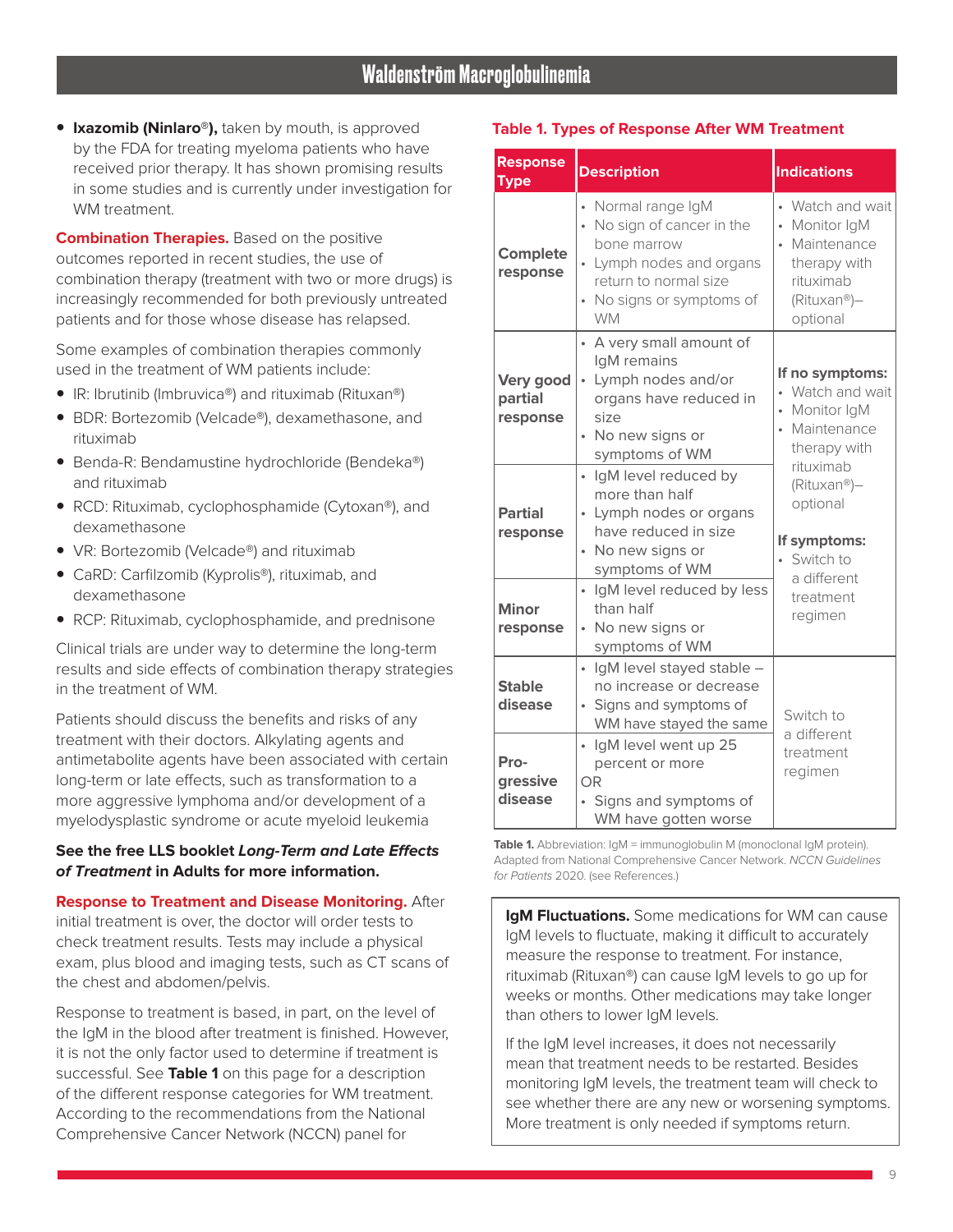WM in its NCCN Guidelines, if the first-line treatment is successful, the IgM level should be measured:

- Every 3 months for 2 years
- Then every 4 to 6 months for an additional 3 years
- Then every 6 to 12 months thereafter

**Stem Cell Transplantation.** This option is for patients whose disease is relapsed and/or refractory, especially younger patients who have had one or more relapses. There are two main types of stem cell transplantation: autologous and allogeneic.

Autologous stem cell transplantation is most often used to treat WM patients. This procedure uses the patient's own stem cells to restore blood cell production after intensive chemotherapy. Based on data from numerous clinical trials, autologous stem cell transplants are showing high response rates, even in patients whose disease was refractory to several regimens of standard chemotherapy.

Allogeneic stem cell transplantation differs from autologous because it uses donor stem cells, rather than the patient's own stem cells. Allogeneic transplant has more risks and side effects than autologous. According to the recommendations from the National Comprehensive Cancer Network (NCCN) panel for WM in its NCCN Guidelines, this type of transplant should be considered only as part of a clinical trial.

Talk to your doctor about whether stem cell transplantation is a treatment option to consider. **See the free LLS book Blood and Marrow Stem Cell Transplantation for more information.**

# **Side Effects of Treatment**

The side effects of treatment depend on many factors, including type of treatment and dosage, the age of the patient and co-existing medical conditions.

Treatment side effects may include fatigue, nausea, vomiting, mouth sores, fever, chills, dizziness, shortness of breath, confusion, constipation, temporary hair loss, increased risk of infection and other side effects.

Everyone reacts differently to treatment. Side effects depend on the type of medication given, the dose, and the length of treatment. Managing side effects is important. If there are any concerns about side effects, talk to your doctor to get help. Most side effects are temporary and resolve when treatment is completed. **See the free LLS series titled Side Effects Management by visiting www.LLS.org/booklets and filtering by Side Effect Management.**

### **Treatment for Relapsed and/or Refractory Patients**

Because WM is not curable, and the disease grows slowly, virtually all patients experience relapse (return of the cancer) and/or refractory WM (the cancer resists treatment) after initial therapy, and require additional treatment. Many treatment combinations for relapsed and/or refractory WM have been tested, but comparative trials to identify the most effective treatment approach have not been done.

The choice of treatment for a patient who has relapsed and/or refractory WM depends on several factors, including:

- The initial treatment used
- The quality and duration of response to the initial treatment
- Tolerance of initial therapy
- Eligibility for stem cell transplantation

According to the recommendations from the National Comprehensive Cancer Network (NCCN) panel for WM in its NCCN Guidelines for 2021, administering the same first-line treatment again is acceptable for relapsed disease if a patient achieved a response that lasted at least 24 months or longer. For WM patients who experienced a short remission or resistance to initial therapy, the use of different classes of drugs, either alone or in combination, is recommended. In patients who are candidates for autologous stem cell transplantation, it is important to avoid using stem cell-damaging agents such as alkylators or antimetabolites. Therapies that are not toxic to stem cells must be offered, especially if stem cells have not been previously obtained.

See the section Drug Therapy on page 7 and Combination Therapies on page 9 for some of the treatments available for these patients.

In several studies, ibrutinib has been found to be an effective treatment option for patients whose disease did not respond to rituximab therapy. Autologous stem cell transplantation is an option for the treatment of relapsed WM in selected patients.

### **Disease Transformation**

Rarely, WM patients have disease that transforms to diffuse large B-cell lymphoma (DLBCL, also a subtype of non-Hodgkin lymphoma). This complication is usually associated with a marked enlargement of the lymph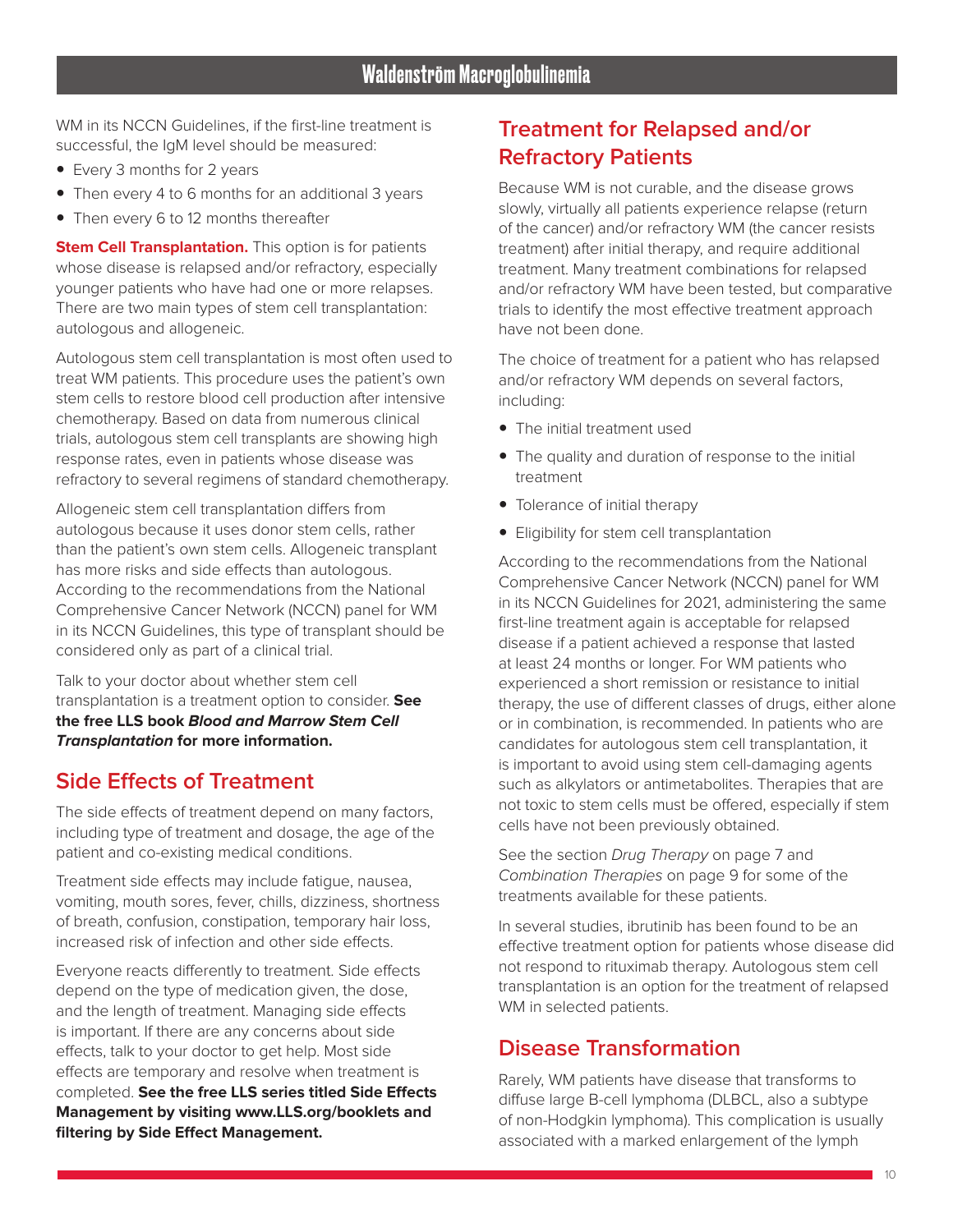nodes and/or the spleen, an increase in serum lactate dehydrogenase (LDH), weight loss, fever and night sweats. Cytogenetic abnormalities are often found in involved tissues—for example, the lymph nodes and/or bone marrow—at the time of disease transformation.

The incidence of transformation in WM patients is approximately 2 percent at 10 years. Transformation may occur at any time during the disease: at diagnosis, before treatment is started, during response to therapy, and even 20 years after the diagnosis. Transformed WM is treatable.

Prior use of nucleoside analogue drugs, such as **fludarabine (Fludara®)** or **cladribine (Leustatin®),** has been reported as being associated with disease transformation as well as development of myelodysplastic syndromes and acute myeloid leukemia.

### **Treatments Under Investigation**

Every new drug or treatment regimen goes through a series of studies called "clinical trials" before it becomes part of standard therapy. Clinical trials are carefully designed and reviewed by expert clinicians and researchers as well as patient advocates to ensure safety and scientific accuracy. Participation in a carefully conducted clinical trial may be the best available treatment option and should be considered each time treatment is discussed with the doctor. Patient participation in past clinical trials has resulted in the therapies we have today. Patients interested in participating in a clinical trial for WM are encouraged to talk with their hematologist-oncologist about whether a clinical trial would be appropriate for them.

When patients speak to their hematologist-oncologists to discuss a clinical trial as a potential treatment option, it may be helpful to:

- Have a list of questions to ask concerning risks versus benefits (visit www.LLS.org/WhatToAsk for lists of suggested questions)
- Ask a family member, friend, or another advocate to come to appointments—both for support and to take notes

LLS Information Specialists, available at (800) 955- 4572, offer guidance on how patients can work with their doctors to determine if a specific clinical trial is an appropriate treatment option. LLS offers help for patients and caregivers in understanding, identifying and accessing clinical trials. Patients and caregivers can work with Clinical Trial Nurse Navigators who will help

find clinical trials and personally assist them throughout the entire clinical trial process. **Visit www.LLS.org/CTSC for more information. Also, see the free LLS book Understanding Clinical Trials for Blood Cancers for more information.**

Examples of the types of therapy currently under study in clinical trials are:

- **Monoclonal Antibodies**—A type of targeted therapy directed at specific proteins.
	- o Ulocuplumab targets CXCR4. It is being studied in combination with ibrutinib for symptomatic WM patients who have the CXCR4 gene mutation.
	- o Various monoclonal antibodies, to be used in combination with other agents such as ibrutinib (Imbruvica®), are being evaluated in trials.
- **BTK Inhibitors**—Drugs that target BTK, a protein activated by the mutation of the MYD88 L265P gene. Tirabrutinib hydrochloride (Velexbru®) has received supplemental approval in Japan for use in WM and LPL patients. It is being studied in US trials as a single agent for treating WM patients who have received prior therapy. Acalabrutinib (Calquence®) and zanubrutinib (Brukinsa®) are other BTK inhibitors being studied in combination with many different agents, to treat relapsed and refractory WM patients.
- **Proteasome Inhibitors**—Drugs that block the action of proteasomes (cellular complexes that break down proteins). Ixazomib (Ninlaro®), taken by mouth, has shown activity in relapsed/ refractory myeloma patients without producing significant neuropathy, and it is being studied in WM. The combination of ixazomib, dexamethasone and rituximab (Rituxan®) called IDR is currently under investigation in symptomatic untreated WM patients. Ixazomib is also being studied in combination with ibrutinib (Imbruvica®) for relapsed and refractory WM.
- **PI3K Inhibitors**—Drugs that block an enzyme which transmits signals in cells and that help control cell growth. Idelalisib (Zydelig®) is currently under study for treatment as a single agent and in combination with obinutuzumab (Gazyva®) for the treatment of patients with either relapsed and/or refractory WM.
- **BCL-2 Inhibitors**—Drugs that target BCL-2, a protein that helps control whether a cell lives or dies. Venetoclax (Venclexta®) induces cell death in WM cells treated with either ibrutinib or idelalisib. A current study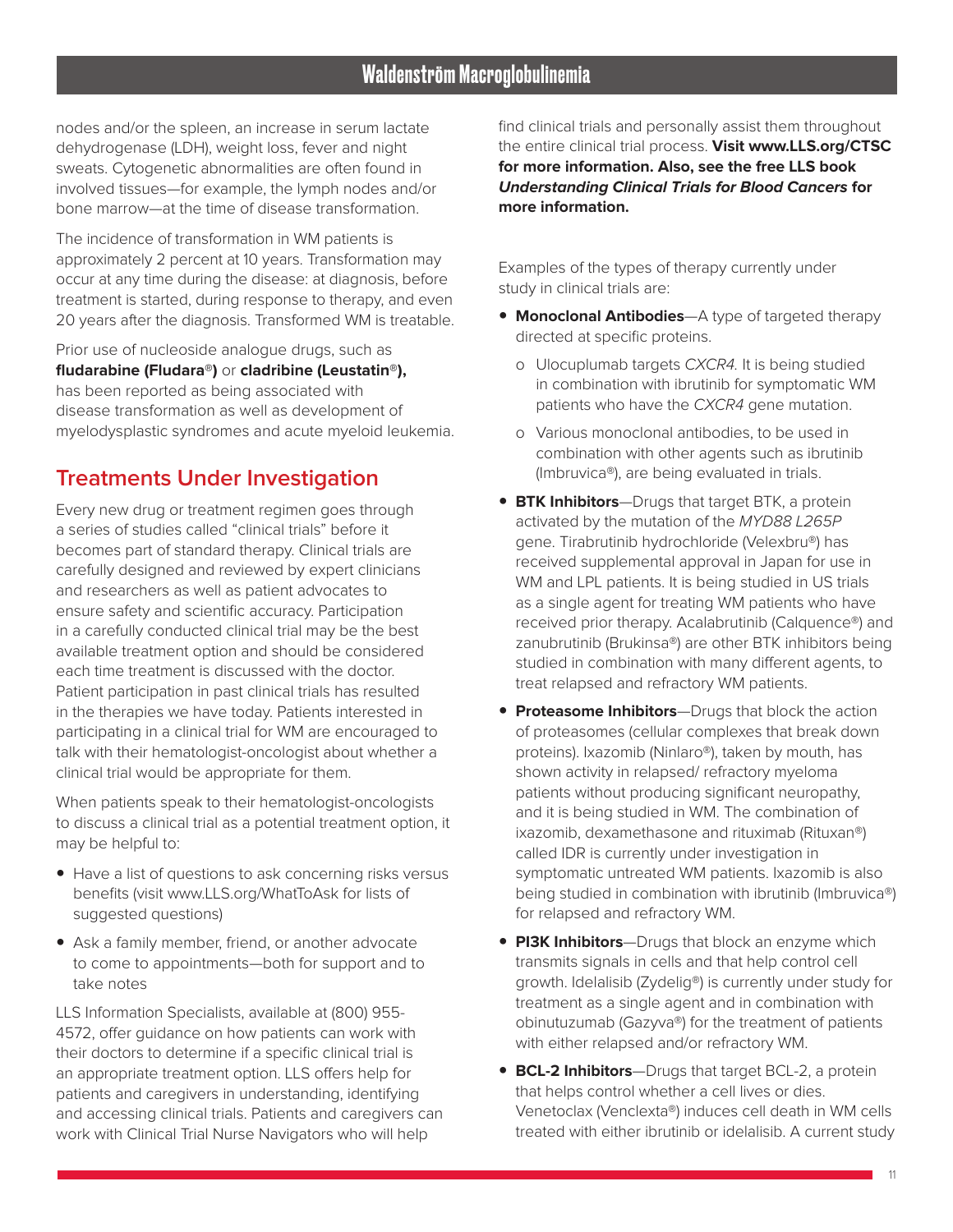is evaluating the safety and effectiveness of venetoclax in WM patients with previously treated disease.

- **CXCR4 Antagonists**—Drugs that target the CXCR4 mutations present in some WM cells. Mavorixafor, taken by mouth, is currently under study when used in combination with ibrutinib (Imbruvica®) for treating relapsed WM.
- **Chimeric Antigen Receptor (CAR) T-cell Therapy** Treatment that uses a patient's T cells and modifies them in the laboratory so they will attack cancer cells. This therapy has shown promising results in several B-cell malignancies. CAR T-cell therapy that targets CD20 has shown preclinical activity against WM cells, and several trials are being conducted for patients who have relapsed or who have not responded to therapy. **See the free LLS booklet Chimeric Antigen Receptor (CAR) T-Cell Therapy for more information.**

### **Treatment Outcomes**

The prognosis for patients with WM depends on several factors, including patient age, rate of disease progression and response to therapy. Some patients may have either stable or slowly progressive disease and may live goodquality lives for many years while under a doctor's care for the management of their WM.

The 2019 International Prognostic Scoring System for Waldenström Macroglobulinemia (IPSS-WM) is internationally accepted as a predictive model for longterm outcomes in newly diagnosed patients. The IPSS-WM, see **Table 2**, uses several factors to estimate survival. The five criteria are not weighted equally. Age has the greatest impact on prognosis. According to the IPSS-WM, patients older than 65 years cannot be in a low-risk category. Also, although IgM protein levels are important for making a prognosis, they do not enter into the staging system until the IgM exceeds 7,000 mg/dL. Except for age, each of the factors that help estimate survival is worth one point. The points are added to calculate a score. The score assigns WM patients into one of three risk groups.

The risk groups of the IPSS-WM are used to help estimate "median survival." Median survival is defined as the time after which 50 percent of people with a particular condition are still living and 50 percent have died. According to the IPSS-WM, the estimated median survival for WM is, in the higher-risk category, approximately 4 years; it is 8 years in the intermediate-risk category; and 12 years in the lower-risk category. The years refer to the time after the start of treatment.

#### **Table 2. International Prognostic Scoring System for WM (IPSS-WM)**

#### **Factors Associated With Prognosis**

- Age greater than 65 years
- Hemoglobin level of 11.5 grams per deciliter (g/dL) or less
- Platelet count of 100,000 platelets per microliter (mcl) or less
- Beta-2 microglobulin (B2M) greater than 3 milligrams per liter (mg/L)
- Serum monoclonal protein (IgM) concentration greater than 7,000 milligrams per deciliter (mg/dL)

Except for age, each of these factors is worth a single point. The points are added to make a score.

#### **Risk Groups**

Based on their score, WM patients fall into one of the following three risk groups:

- **Low risk**—includes patients younger than 65 years who have no more than 1 point
- **Intermediate risk**—includes patients who are at least 65 years of age and/or have 2 points
- **High risk**—includes patients who have at least 3 points

**Table 2.** Adapted from Gertz M. American Journal of Hematology. 2021. (See References)

Keep in mind that the most recent survival statistics for WM may almost certainly underestimate survival, because these data do not fully incorporate outcomes of current treatment options. It is also important to know that outcome data can show how groups of people with WM responded to treatment, but cannot determine how any one person will respond. For these reasons, patients are advised to discuss survival information with their doctors.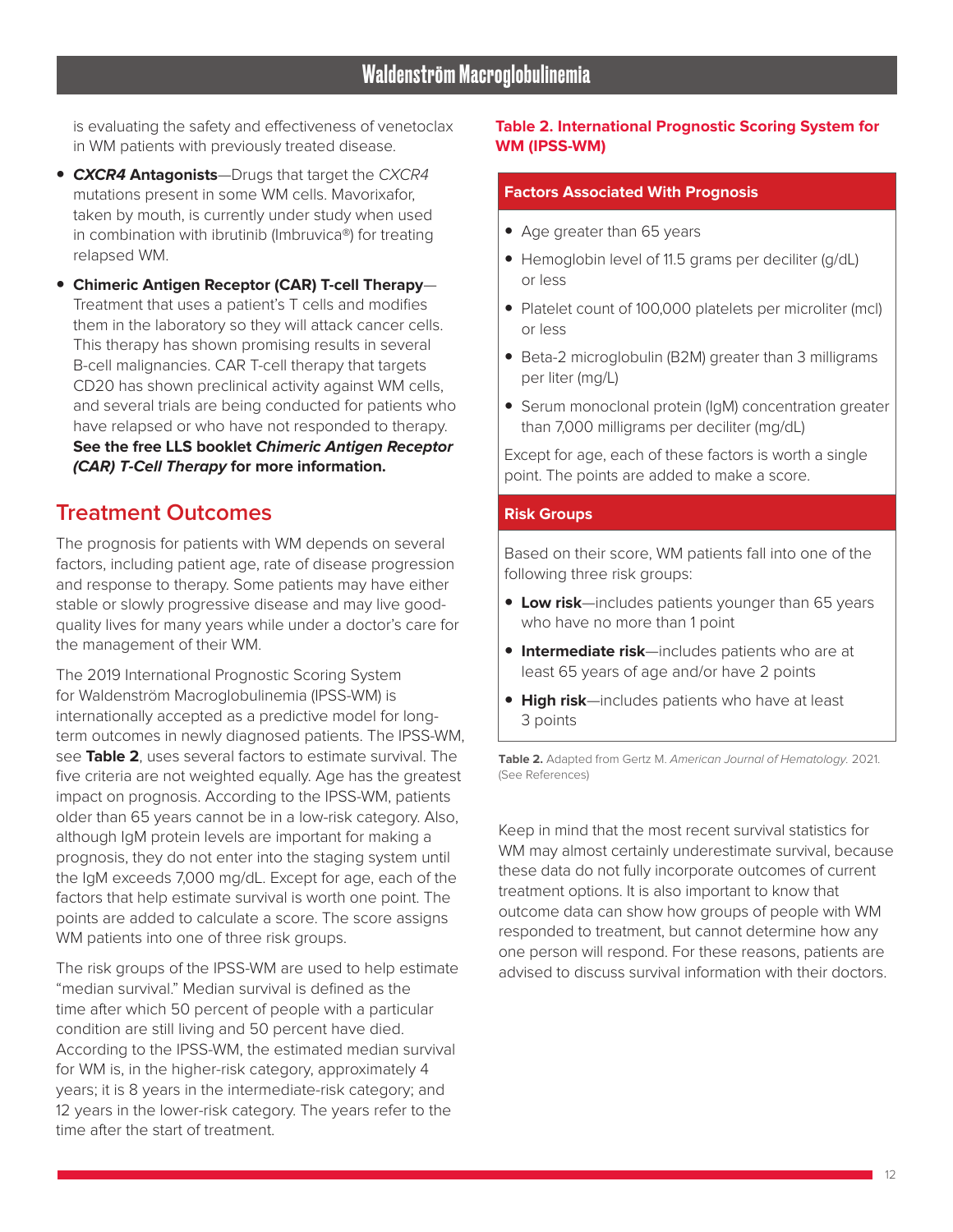# **Acknowledgement**

The Leukemia & Lymphoma Society appreciates the review of this material by

#### **Mary Kwok, MD, FACP**

Clinical Associate Professor, Division of Hematology, University of Washington Physician, Myeloma Service Seattle Cancer Care Alliance Seattle, WA

#### **Edward Libby, MD**

Associate Professor, Division of Medical Oncology, University of Washington School of Medicine Medical Oncologist, Hematologic Malignancies Seattle Cancer Care Alliance Seattle, WA

### **Glossary**

**Antigen.** Any substance that causes an immune response in the body. For example, an antigen can be bacteria, a virus, or a toxin.

**Beta-2 microglobulin (B2M).** A small protein normally found on the surface of many cells, including lymphocytes. It is also found in small amounts in the blood and urine. An increased B2M in the blood or urine may be a sign of certain diseases, including some types of cancer, such as multiple myeloma or lymphoma.

**Bone marrow aspiration.** A procedure in which a small sample of liquid bone marrow is removed, usually from the hip bone. A small area of skin and the surface of the bone underneath are numbed with an anesthetic. Then a special needle is inserted into the bone. A sample of liquid bone marrow is removed. The liquid is sent to a laboratory to be looked at under a microscope. This procedure is usually done at the same time as a bone marrow biopsy.

**Bone marrow biopsy.** A procedure in which a small sample of bone with bone marrow inside it is removed, usually from the hip bone. A small area of skin and the surface of the bone underneath are numbed with an anesthetic. Then a special wide needle is inserted into the bone and rotated to remove a sample of bone with bone marrow inside it. The sample is sent to a laboratory to be looked at under a microscope. This procedure is usually performed at the same time as a bone marrow aspiration.

**Centipoise (cP).** A unit of viscosity (thickness) of a fluid. The viscosity of blood serum may be elevated in Waldenström

macroglobulinemia. Normal blood serum viscosity is 1.4 to 1.8 cP. Water viscosity is 1.0 cP. See Viscosity.

**Immunoglobulin.** A protein made by white blood cells (lymphocytes) that helps the body fight infection. Also known as an "antibody."

**Lymphoplasmacytic cells.** Cells that have characteristics of both lymphocytes and plasma cells; this is the usual description of WM cells.

**Plasmapheresis.** The process of separating certain cells from the plasma in the blood using a machine. After the separation, only the cells, not the plasma, are returned to the patient's body. Plasmapheresis can be used to remove excess antibodies from the blood. In WM treatment, it removes excess IgM monoclonal antibody.

**Viscosity.** The measure of a fluid's resistance to flow (its thickness). Thinner liquids like water have lower viscosities, while thicker liquids like oil have higher viscosities.

# **Questions to Ask the Doctor**

It may be helpful to prepare some questions to ask the treatment team at the next appointment. Here are some suggestions of questions to ask.

#### **About the Disease and Testing**

- 1. What tests do I need to have?
- 2. How do I prepare for these tests?
- 3. Will my medical insurance pay for the tests?
- 4. When will I have the results? Who will explain the results?
- 5. When can I expect to experience Waldenström macroglobulinemia symptoms?
- 6. I am experiencing symptoms right now. What does that mean for my treatment?

# **About Treatment Options and Side Effects**

- 1. Do I need treatment for Waldenström macroglobulinemia?
- 2. Is the "watch-and-wait" approach the right option for me?
- 3. What treatment options do I have?
- 4. Are there any available clinical trials for my diagnosis?
- 5. Does this hospital/center offer treatment for my disease?
- 6. How long will the treatment last?
- 7. What are the side effects of this treatment? How long will they last?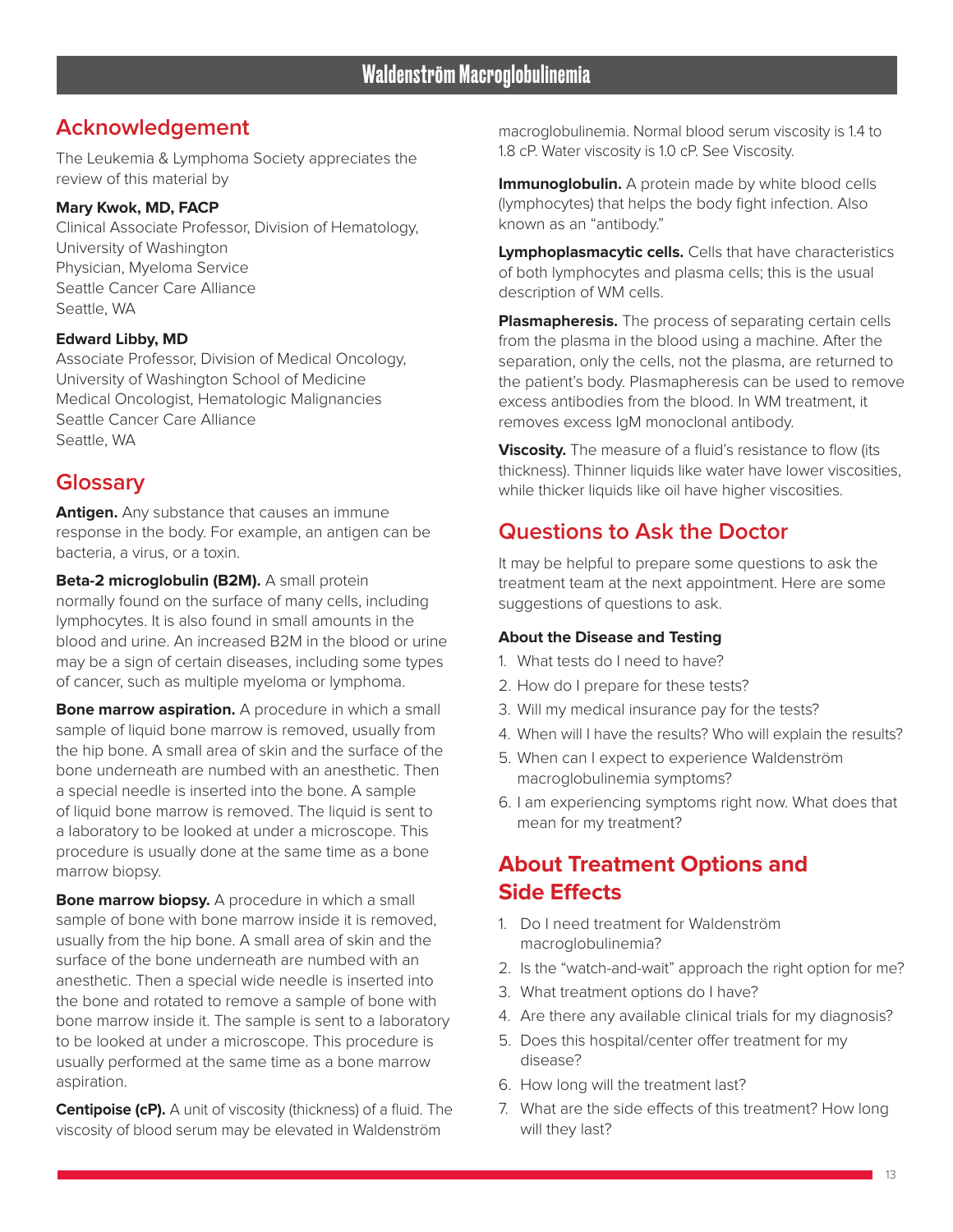- 8. How will I know if the treatment is effective? What will happen if the treatment does not work?
- 9. After initial treatment ends, how will I be monitored? How often will I need to see my treatment team? What type of tests will be required?
- 10. Are there any long-term side effects of this treatment?

#### **About Cost**

- 1. Will my medical insurance pay for my treatment?
- 2. If I participate in a clinical trial, am I responsible for any of the costs associated with that clinical trial?
- 3. What additional costs should I be thinking about (for example, transportation, parking, food, etc)?

# **We're Here to Help**

LLS is the world's largest voluntary health organization dedicated to funding blood cancer research, education and patient services. LLS has chapters throughout the United States and in Canada. To find the chapter nearest to you, visit our website at www.LLS.org/chapterfind or contact:

The Leukemia & Lymphoma Society 3 International Drive, Suite 200 Rye Brook, NY 10573

Contact an Information Specialist at (800) 955-4572 Email: infocenter@LLS.org

LLS offers free information and services for patients and families touched by blood cancers. The following entries list various resources that are available. Use this information to learn more, to ask questions, and to make the most of the healthcare team.

**Consult with an Information Specialist.** Information Specialists are highly trained oncology social workers, nurses and health educators. They offer up-to-date disease, treatment and support information. Language services (interpreting and translation) are available. Please contact our Information Specialists or visit our website for more information.

- Call: (800) 955-4572 (Monday through Friday, from 9 am to 9 pm ET)
- Email and Live Chat: www.LLS.org/InformationSpecialists

**Clinical Trials Support Center (CTSC).** Research is ongoing to develop new treatment options for patients. LLS offers help for patients and caregivers in understanding, identifying and accessing clinical trials. Patients and caregivers can work with Clinical Trial Nurse Navigators who will help find clinical trials and personally assist them throughout the entire clinical trial process. Visit www.LLS.org/CTSC for more information.

**Free Information Booklets.** LLS offers free education and support booklets that can either be read online or ordered. Please visit www.LLS.org/booklets for more information.

#### **Free Mobile Apps**

- LLS Coloring For Kids™ Allows children (and adults) to express their creativity and offers activities to help them learn about blood cancer and its treatment. Visit www. LLS.org/ColoringApp to download for free.
- LLS Health Manager™ Helps you track side effects, medication, food and hydration, questions for your doctor, and more. Visit www.LLS.org/HealthManager to download for free.

**Financial Assistance.** LLS offers financial support including insurance premium and medication co-pay assistance, as well as travel and other needs, to eligible individuals with blood cancer. For more information, please:

- y Call: (877) 557-2672
- Visit: www.LLS.org/finances

**Información en Español (LLS information in Spanish).**  Please visit www.LLS.org/espanol for more information.

**Telephone/Web Education Programs.** LLS offers free telephone/Web and video education programs for patients, caregivers and healthcare professionals. Please visit www.LLS.org/programs for more information.

**LLS Community.** The one-stop virtual meeting place for talking with other patients and receiving the latest blood cancer resources and information. Patients can share their experiences with other patients and caregivers and get personalized support from trained LLS staff. Visit www. LLS.org/community to join.

**One-on-One Nutrition Consultations.** Access free one-on-one nutrition consultations provided by a registered dietitian who has experience in oncology nutrition. Dietitians assist callers with information about healthy eating strategies, side effect management and survivorship nutrition. They also provide additional nutrition resources. Please visit www.LLS.org/nutrition to schedule a consultation or for more information.

**Weekly Online Chats.** Moderated online chats can provide support and help cancer patients to reach out and share information. Please visit www.LLS.org/chat for more information.

**Podcast.** The Bloodline with LLS is here to remind patients that after a diagnosis comes hope. Listen in as patients, caregivers, advocates, doctors and other healthcare professionals discuss diagnosis, treatment options, quality-of-life concerns, treatment side effects,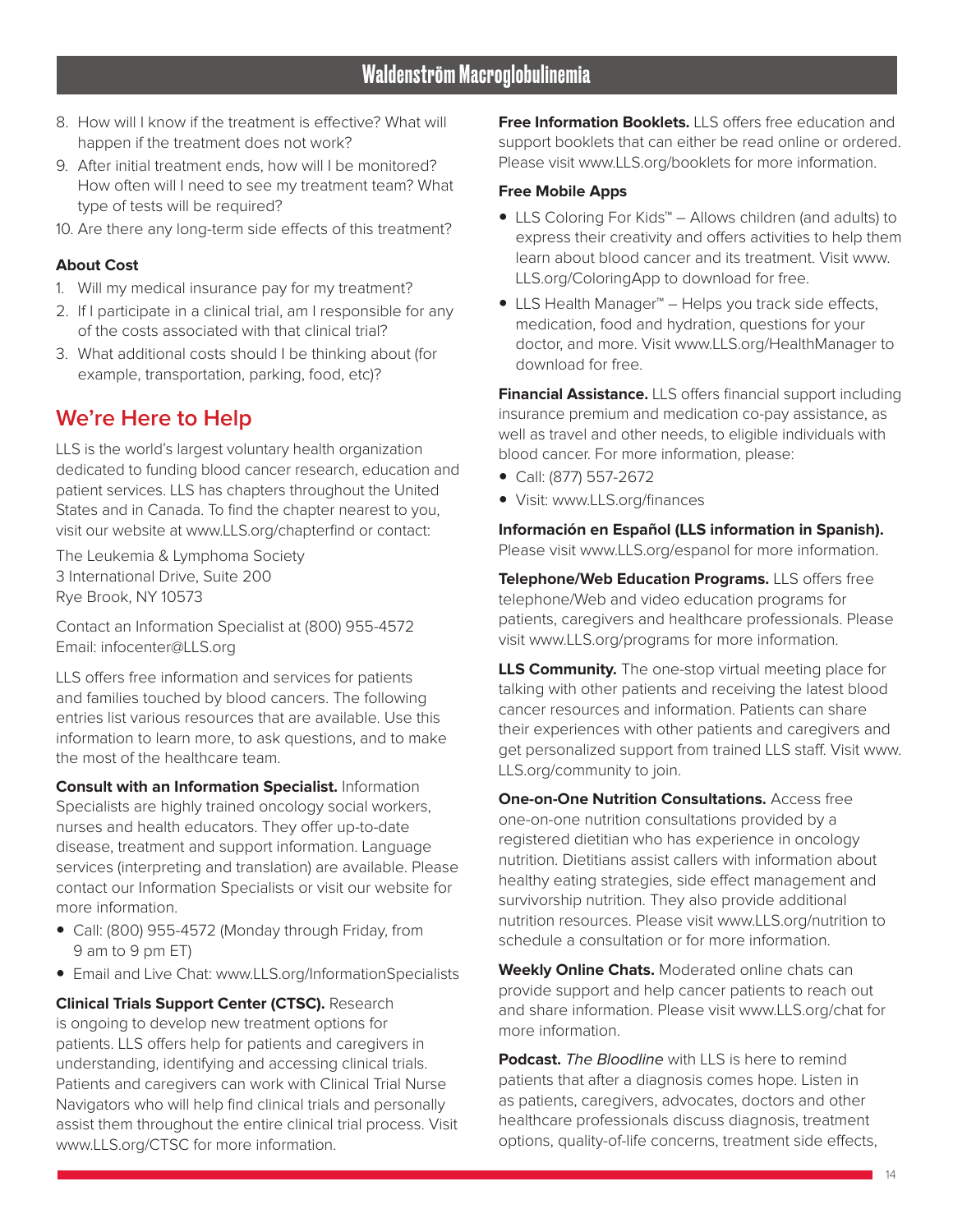doctor-patient communication and other important survivorship topics. Visit www.LLS.org/TheBloodline for more information and to subscribe.

**LLS Chapters.** LLS offers support and services in the United States and Canada including the Patti Robinson Kaufmann First Connection Program (a peer-to-peer support program), local support groups, and other great resources. For more information about these programs or to contact the chapter, please:

- y Call: (800) 955-4572
- Visit: www.LLS.org/ChapterFind

**Other Helpful Organizations.** LLS offers an extensive list of resources for patients and families. There are resources that provide help with financial assistance, counseling, transportation, patient care and other needs. Please visit www.LLS.org/ResourceDirectory for more information.

**Advocacy.** The LLS Office of Public Policy (OPP) engages volunteers in advocating for policies and laws that encourage the development of new treatments and improve access to quality medical care. For more information, please:

- y Call: (800) 955-4572
- Visit: www.LLS.org/advocacy

**Information for Veterans.** Veterans who were exposed to Agent Orange while serving in Vietnam may be able to get help from the United States Department of Veterans Affairs. For more information please:

- Call: the VA (800) 749-8387
- Visit: www.publichealth.va.gov/exposures/agentorange

**World Trade Center (WTC) Survivors.** People involved in the aftermath of the 9/11 attacks and subsequently diagnosed with a blood cancer may be eligible for help from the World Trade Center (WTC) Health Program. People eligible for help include:

- Responders
- Workers and volunteers who helped with rescue, recovery and cleanup at the WTC-related sites in New York City (NYC)
- Survivors who were in the NYC disaster area, lived, worked or were in school in the area
- Responders to the Pentagon and the Shanksville, PA, crashes

For more information, please:

- Call: WTC Health Program at (888) 982-4748
- Visit: www.cdc.gov/wtc/faq.html

**People Suffering from Depression.** Treating depression has benefits for cancer patients. Seek medical advice if a patient's mood does not improve over time—for example, if they feel depressed every day for a 2-week period. For more information, please:

- Call: The National Institute of Mental Health (NIMH) at (866) 615-6464
- Visit: NIMH at www.nimh.nih.gov and enter "depression" in the search box

### **Other Resources**

#### **International Waldenström's Macroglobulinemia Foundation (IWMF)**

www.iwmf.com

(941) 927-4963

Provides support, information, resources and a community network for individuals who have Waldenström macroglobulinemia.

#### **The National Cancer Institute (NCI)**

www.cancer.gov (800) 422-6237

The National Cancer Institute, part of the National Institutes of Health, is a national resource center for information and education about all forms of cancer, including Waldenström macroglobulinemia (WM). The NCI also provides a clinical-trial search feature, the PDQ® Cancer Clinical Trials Registry, at www.cancer.gov/ clinicaltrials, where WM patients can look for clinical trials.

### **References**

Advani P, Paulus A, Ailawadhi S. Updates in prognostication and treatment of Waldenström's macroglobulinemia. Hematolgy/Oncology and Stem Cell Therapy. 2019;12(4):179-188. doi:10.1016/j.hemonc.2019.05.002.

Bennett C. Novel therapies on the horizon for Waldenström macroglobulinemia. Cancer Therapy Advisor [online]. November 8, 2019. https://www.cancertherapyadvisor.com/ home/cancer-topics/hematologic-cancers/waldenstrommacroglobulinemia-novel-therapies-on-the-horizon/ Accessed December 10, 2020.

Castillo JJ, Advani RH, Branagan AR, et al. Consensus treatment recommendations from the tenth international workshop for Waldenström macroglobulinaemia [review]. The Lancet Haematology. 2020;7(11):e827-e837. doi:10.1016/S2352-3026(20)30224-6.

Castillo JJ, Gustine J, Meid K, et al. Histological transformation to diffuse large B-cell lymphoma in patients with Waldenström macroglobulinemia. American Journal of Hematology. 2016;91(10):1032-1035.